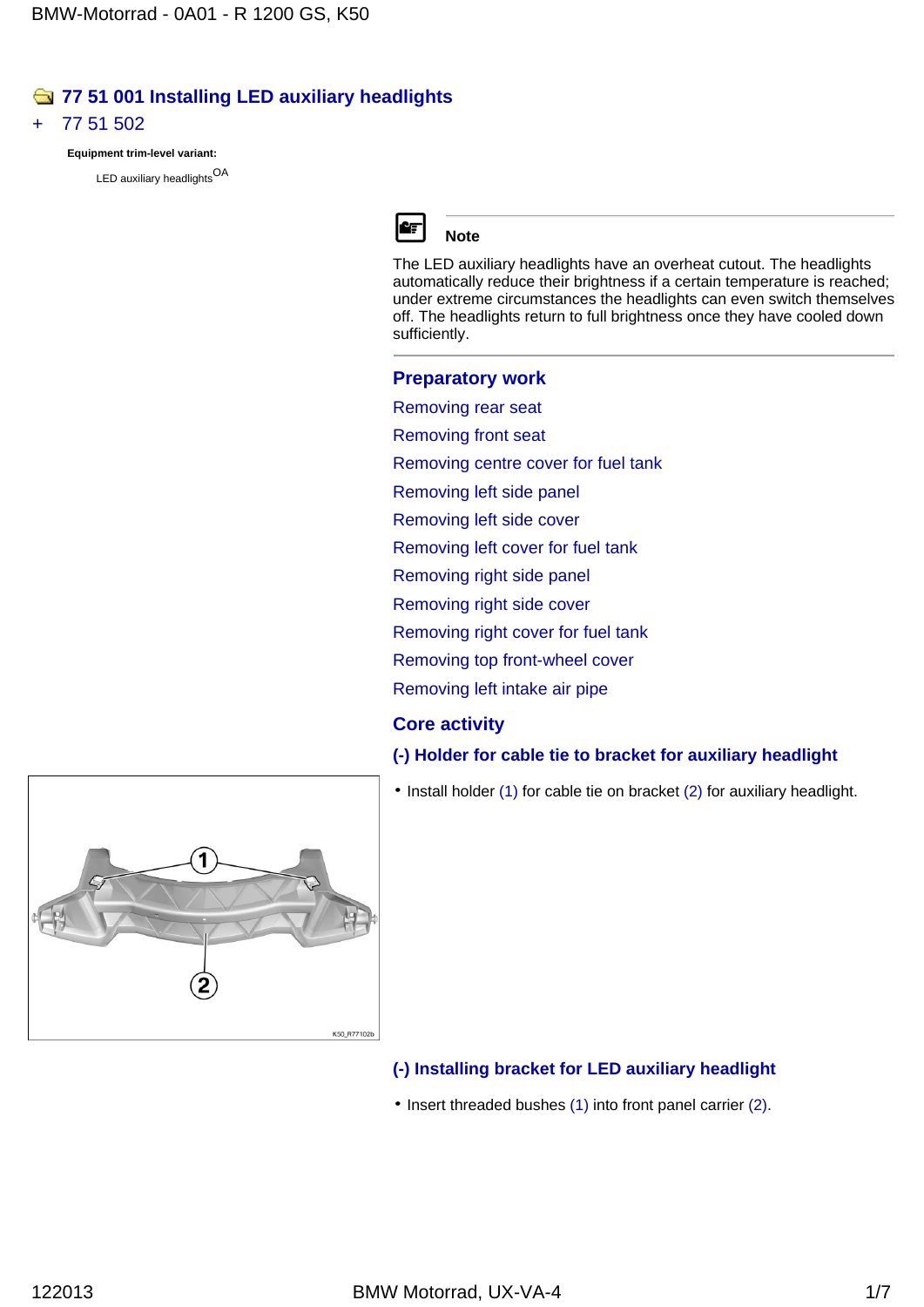

- From below, work bracket (1) for the LED auxiliary headlight into position on front panel carrier (2).
- Install screws (3).

| <b>:</b> Tightening torques                                   |      |  |  |  |
|---------------------------------------------------------------|------|--|--|--|
| Bracket, LED auxiliary headlight to front panel carrier       |      |  |  |  |
| M6 x 30                                                       | 8 Nm |  |  |  |
| Thread-locking compound<br>(mechanical)                       |      |  |  |  |
| or, Thread-locking compound<br>(Loctite 243, Medium strength) |      |  |  |  |

## **(-) Installing LED auxiliary headlight**

- $\cdot$  Install nuts (1) in bracket (2).
- Hold LED auxiliary headlight (3) in position at bracket (2).
- Install screws (4).

| I Tightening torques                      |      |  |  |  |
|-------------------------------------------|------|--|--|--|
| <b>LED auxiliary headlight to bracket</b> |      |  |  |  |
| M6 x 40                                   | 6 Nm |  |  |  |

## **(-) Installing switch for LED auxiliary headlights**

#### **Removing left mirror**

- Push back cover (4).
- Slacken locknut (3).
- Remove mirror (2) and left/right adapter (1).

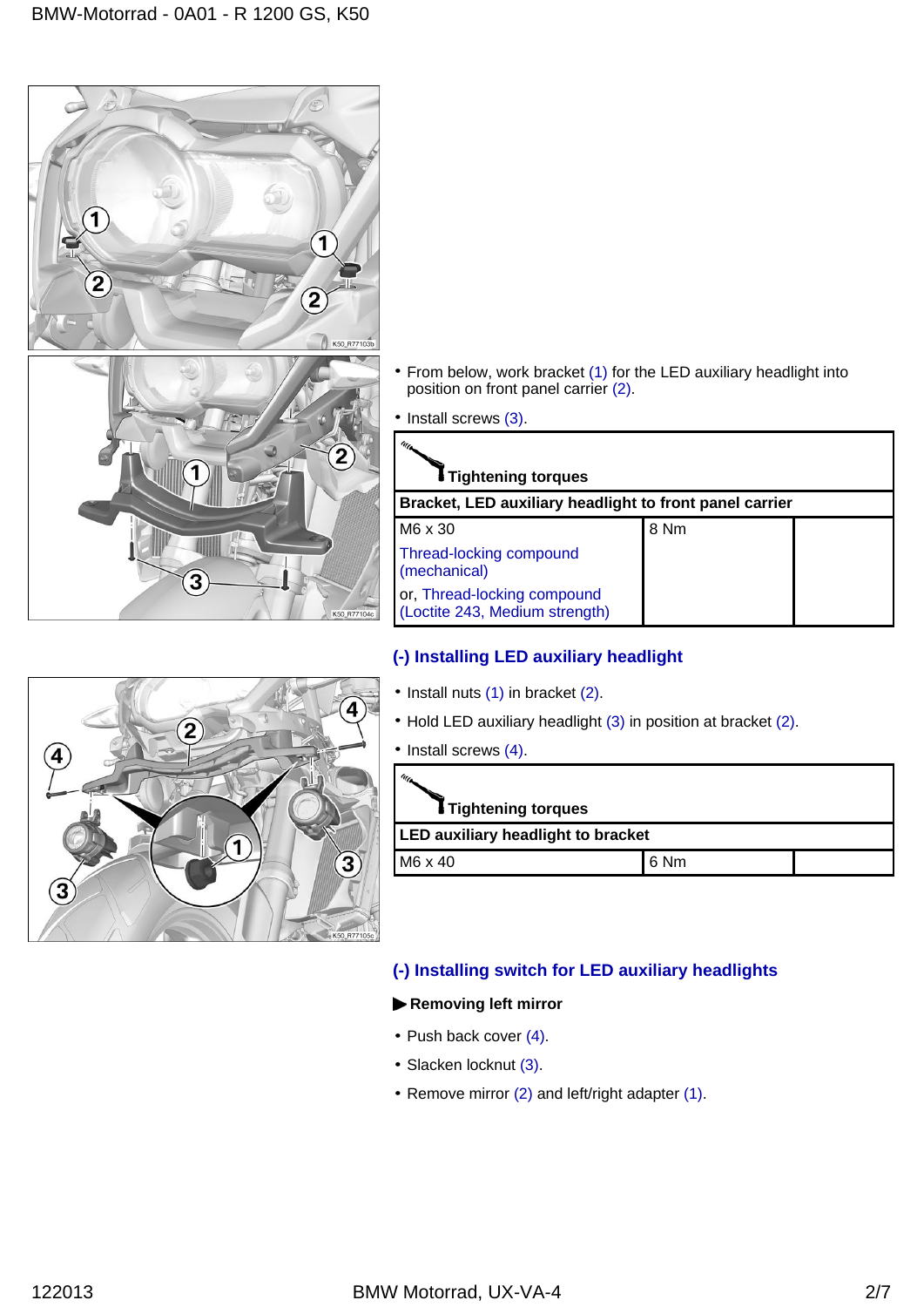

• Hold switch for LED auxiliary headlights (1) in position at clamping block (2).

• Install screw (3).

| <b>:</b> Tightening torques         |        |  |  |  |
|-------------------------------------|--------|--|--|--|
| Additional switch to clamping block |        |  |  |  |
| M5 x 14                             | l 3 Nm |  |  |  |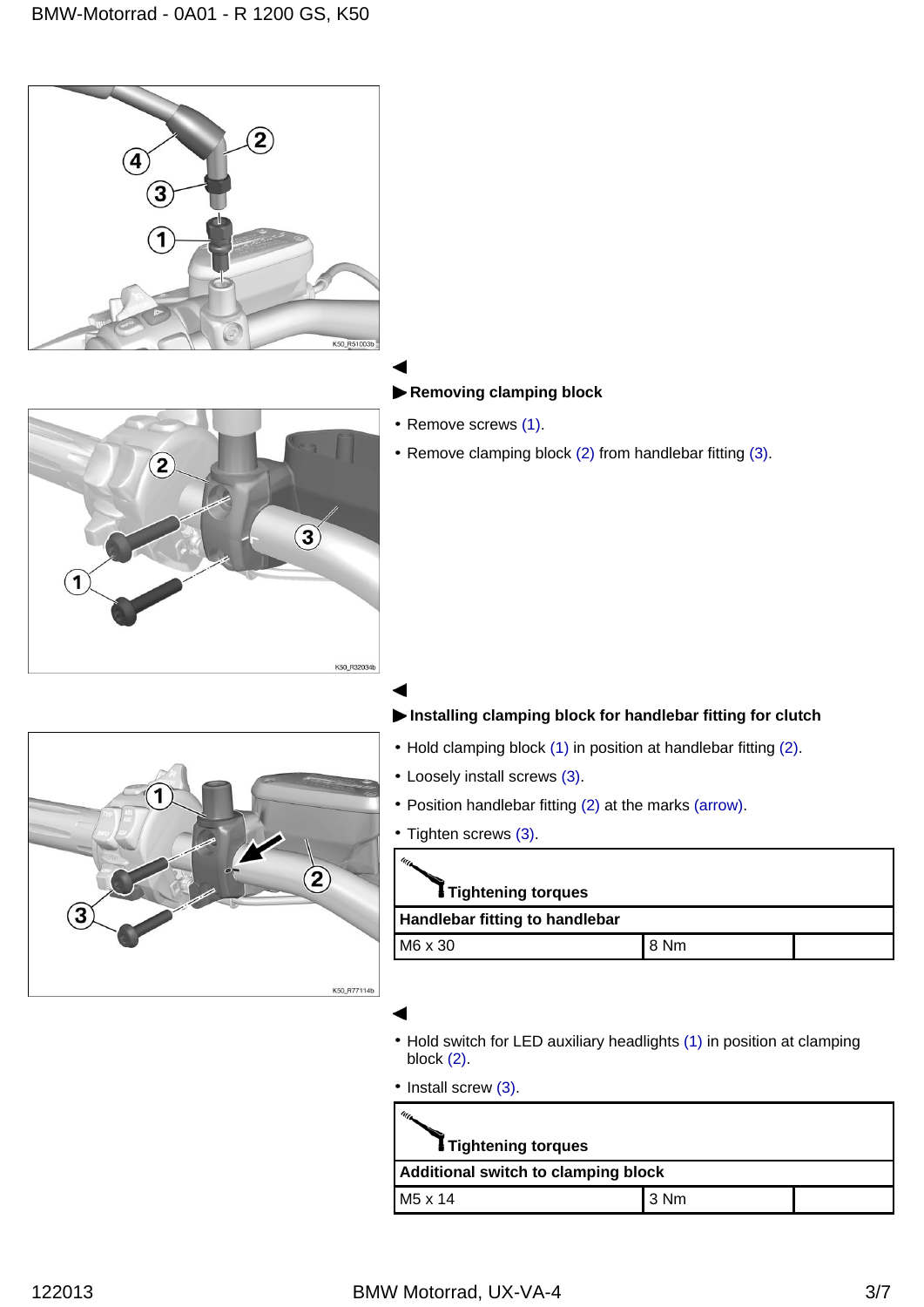



#### **Installing left mirror**

| • Install left/right adapter (1).                           |       |  |  |
|-------------------------------------------------------------|-------|--|--|
| I Tightening torques                                        |       |  |  |
| <b>Adapter to clamping block</b>                            |       |  |  |
| M <sub>10</sub> x 14 - 4.8                                  | 25 Nm |  |  |
| • Install mirror (2) and adjust it to the correct position. |       |  |  |

• Tighten locknut (3).

| Tightening torques           |       |  |  |
|------------------------------|-------|--|--|
| Mirror (lock nut) to adapter |       |  |  |
| Left-hand thread, M10 x 1.25 | 22 Nm |  |  |

\* Slip cover (4) over the threaded fastener.

#### **(-) Routing and securing connecting line for switch for LED auxiliary headlight**



◀

### **Warning**

Incorrectly routed cables and Bowden cables can impede movement of the handlebars and impair road safety.

Make sure that the handlebars are free to turn through their full arc of movement.

- Open the holders (arrows).
- \* Route connecting line (1) down parallel to wiring harness (2).
- Insert connecting line (1) into the holders (arrows) and close.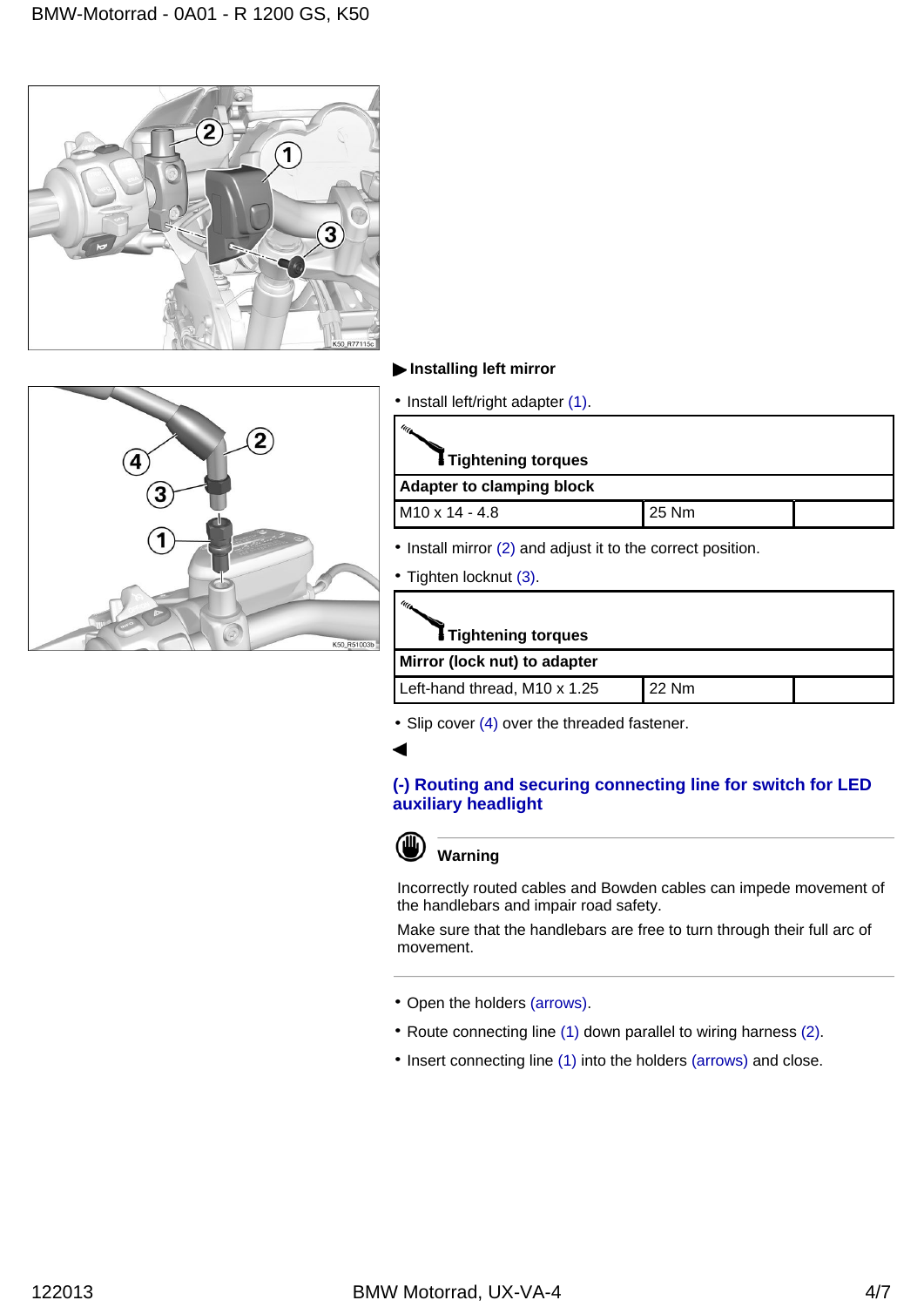

1

2

Remove the original cable ties (arrows) and re-secure connecting line (1) to front panel carrier (2) with the cable ties (arrows) and lines disengaged beforehand, if applicable, at the same positions.



## **(-) Removing protective cap from connecting plug**

- Remove the cable tie (arrow).
- \* Remove protective cap (1) from connecting plug (2).

## **(-) Installing holder for cable tie on front cover**

• Install holder for cable tie (1) on front panel (2).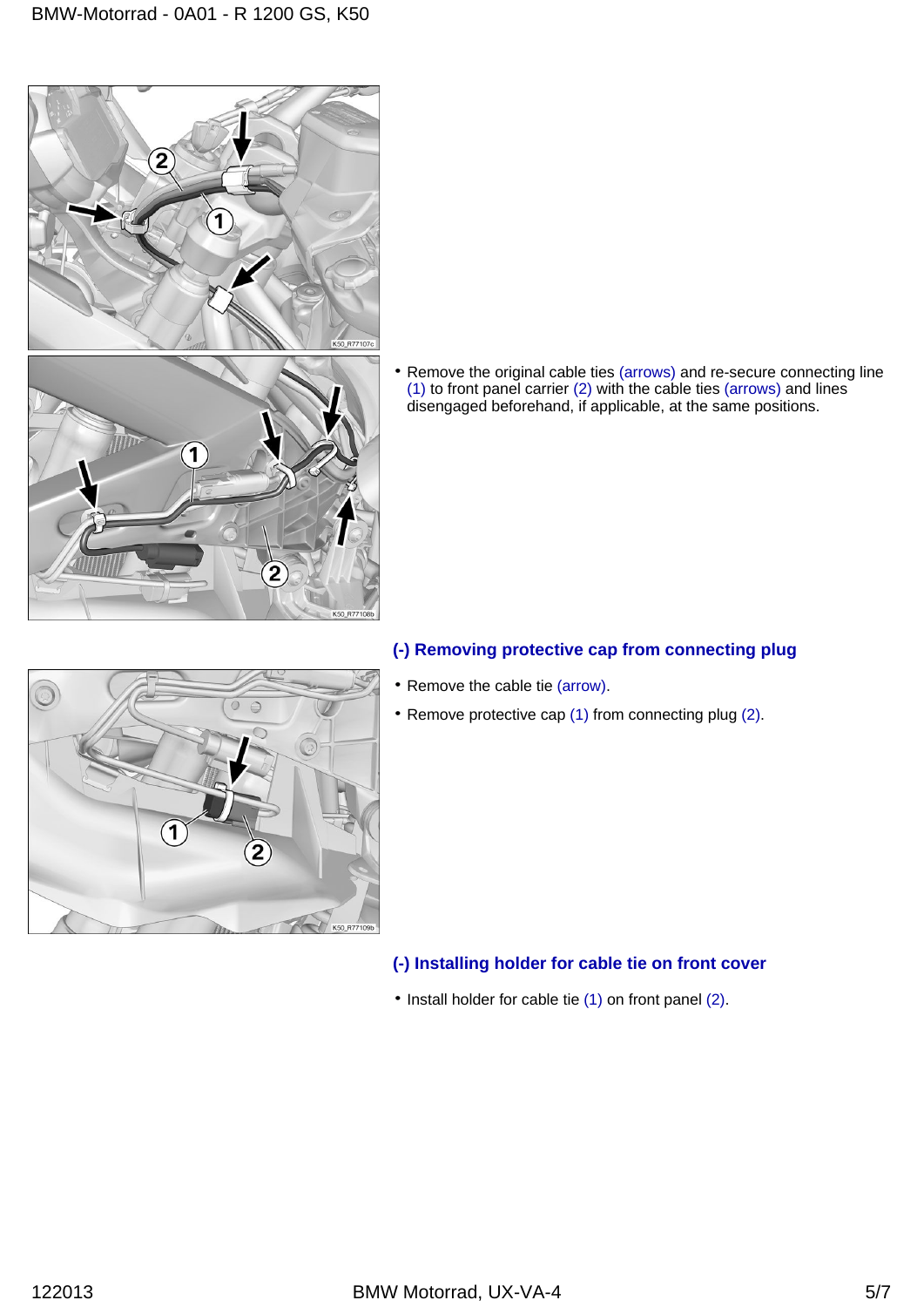



#### **(-) Connecting switch for LED auxiliary headlight and LED auxiliary headlight**

- Connect plug of connecting line for LED auxiliary headlights (1) to plug for LED auxiliary headlights (2).
- Connect plug for switch for LED auxiliary headlights (3) to plug of line branch (4).
- Secure plug (1), (2) and connecting line with cable tie (arrow) to front panel (5).
- Secure plug (3), (4) and line branch with cable tie (arrow) to front panel (6).
- Route connecting line for LED auxiliary headlights (7) further forward and secure with cable tie (arrow).
- \* Secure plug for daytime riding lights (8) and excess length of cable with cable tie (arrow) to connecting line for LED auxiliary headlights  $(7).$

#### **(-) Connecting and routing connecting line for LED auxiliary headlight**

- Route **long** branch of connecting line (1) to right LED auxiliary headlight  $(2)$  and connect plug  $(3)$ .
- Route **short** branch of connecting line (1) to left LED auxiliary headlight (4) and connect plug (5).
- Secure connecting line (1) with cable ties (arrows) to bracket (6).

**Finishing work** Removing battery cover Connecting **BMW Motorrad** diagnostic system to vehicle Performing software update with **ISTA/P** Disconnecting **BMW Motorrad** diagnostic system from vehicle